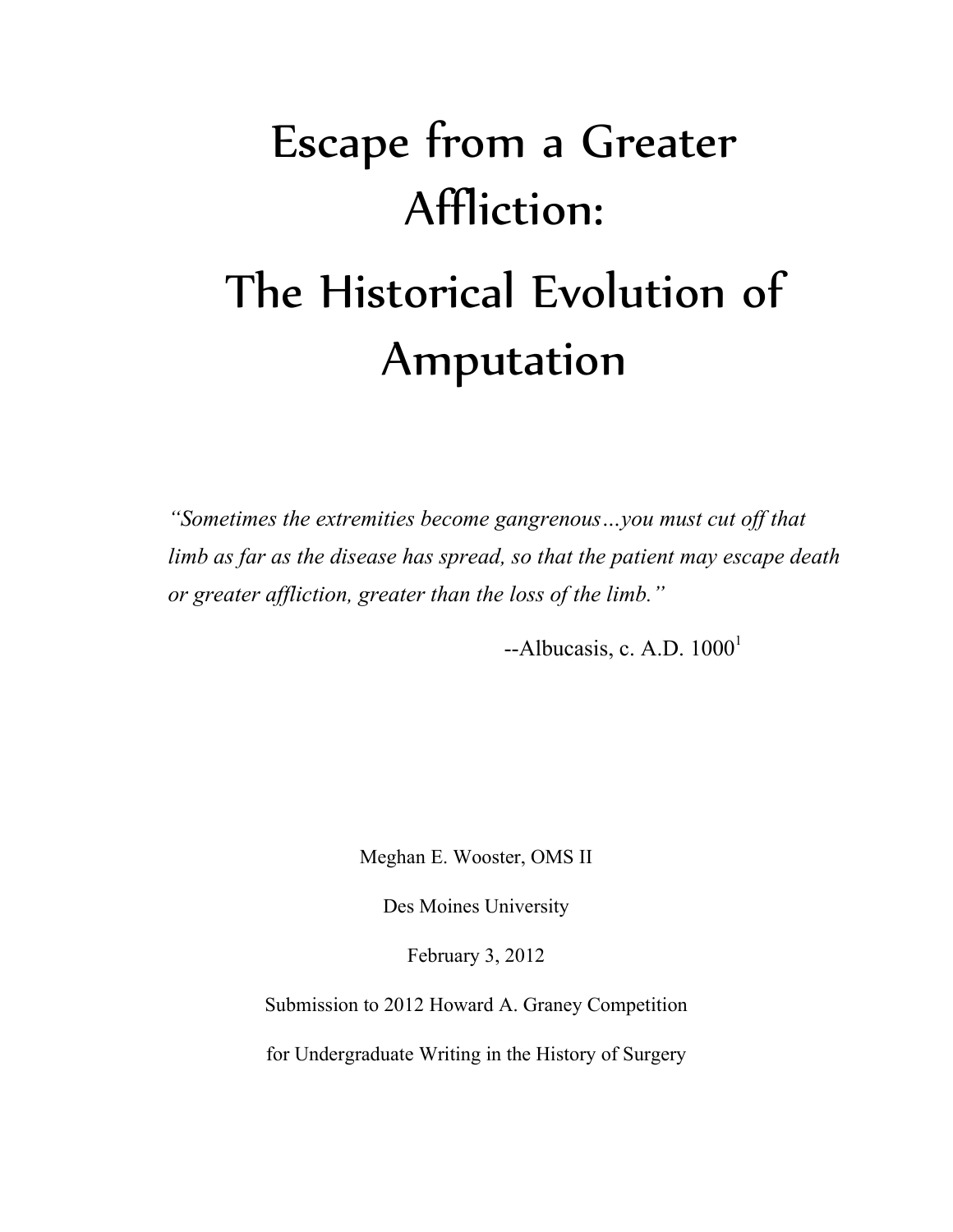Amputation of an ischemic appendage is one of the oldest and most serious surgical operations. Often portrayed as gruesome, it exists as a necessary procedure for survival, especially during times of war. *Amputatio*, first mentioned in Roman texts, refers to the criminal punishment of cutting off one's hands. <sup>3</sup> Reflecting a more surgical meaning, the Latin noun from the verb *amputare*, meaning to cut off or cut away, was derived from *amb*, about and *putare*, to prune or lop.<sup>2</sup> From the original Latin term *membrum*, a limb, and the Old French term *desmembrer,* evolved the English term "dismember" which described surgical amputation prior to the 17<sup>th</sup> century. *Amputatio*, or amputation, was not linked to limb excision by surgeons until the  $17<sup>th</sup>$  century.<sup>3,4</sup>

Performed since ancient times, surgical amputation remains one of the oldest surgical specialties. Although warranted to save lives in ancient times, amputation rarely resulted in the desired outcome. Many patients undergoing an amputation would often succumb to massive hemorrhage and septic shock.<sup>5</sup> To combat the extraordinarily high complication rates, surgeons relied on speed and technique to improve outcomes and minimize pain. War served as a catalyst for surgical innovation in the field of amputation. However, the high mortality of amputation would not decrease until the advent of aseptic technique and general anesthesia in the mid-nineteenth century.3,4,5

Cultural views regarding amputation have their roots in traditional beliefs as well as taboos and religious convictions, all of which influenced the evolution of amputation.<sup>3</sup> Anthropological evidence credits the earliest amputations to cave paintings uncovered in present-day Spain, France, and New Mexico nearly 36,000 years ago.<sup>7</sup> These paintings are thought to suggest the practice of self-mutilation to appease gods during religious ceremonies.<sup>7</sup> Likewise, Peruvian votives featuring amputees have been found in South America.<sup>8, 13</sup> In many cultures, amputation served as retribution for a judicial punishment. In Arabic culture, a foot was removed for laziness, both arms for rebellion and a hand for theft.<sup>8,9</sup> Amputation also held a place in characterization of religious deities. Ancient gods such as Tezcatlitoca, the Aztec god of creation and vengeance, was a right foot amputee. $8,13$  New Hah, a Celtic Irish god, was portrayed with a four fingered silver prosthesis due to a previous left arm amputation.<sup>7,9</sup> In cultures who embraced amputation, prosthetics filled the functional, cosmetic, and psychosocial void often left behind. Depictions of amputation and prosthetics in ancient times through myths, legends, and artwork demonstrate remarkably similar attributes to those used today.



In the advent of traumatic injuries, some societies viewed dismemberment as the last resort to save a

Amenhotep II's Great Toe<sup>14</sup>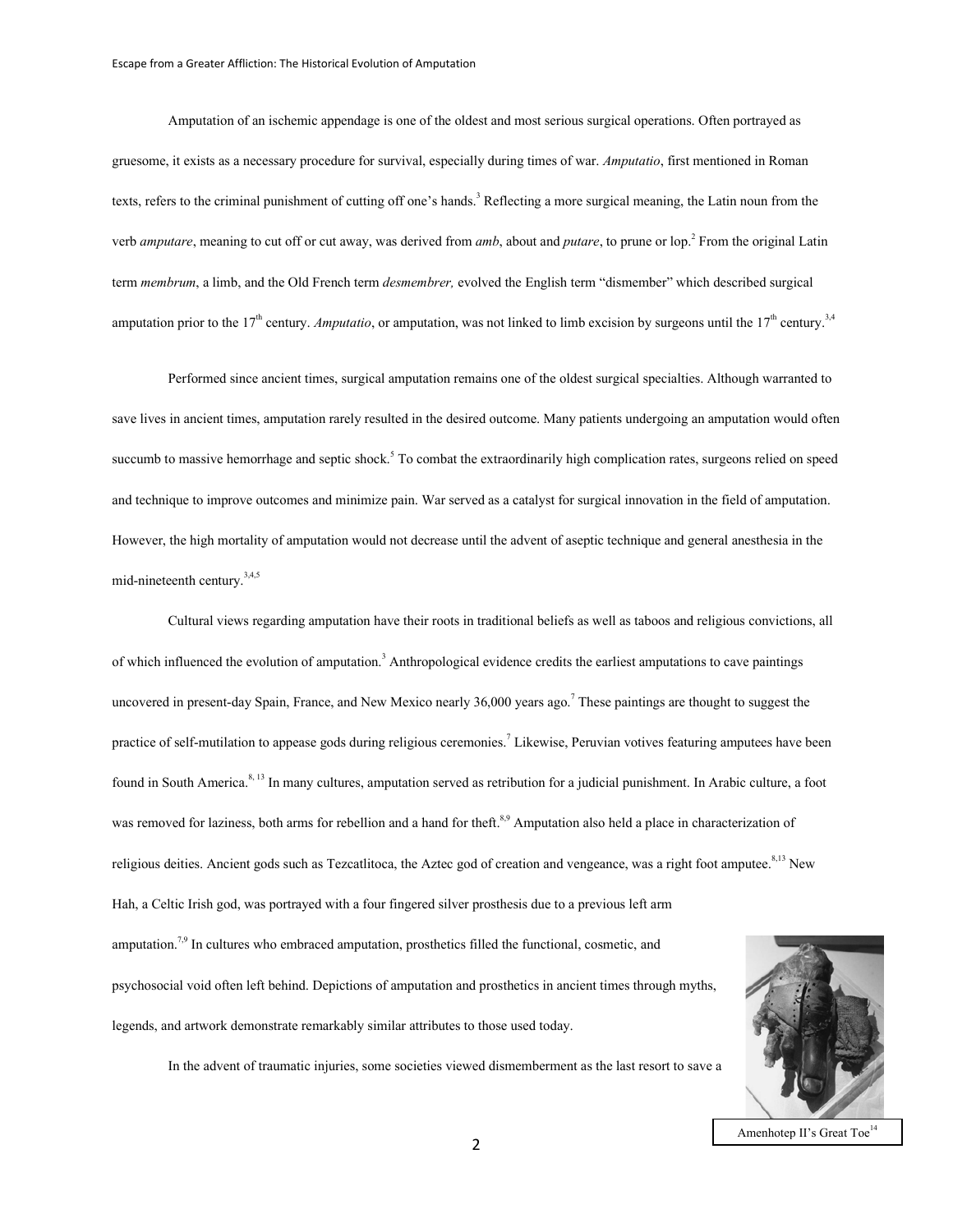life, whereas others viewed death as a noble alternative to mutilation.<sup>3,4,18</sup> In ancient Egypt, amputation was feared more than death and thought to affect the amputee in the afterlife. One of the earliest examples stems from ancient Egypt in the reign of Amenhotep II in the  $15<sup>th</sup>$  century B.C. Mummified remains clearly reveal a prosthesis manufactured from leather and wood to replace an amputated right great toe which was necessary to serve him well in the afterlife.<sup>4,9,14</sup> Usmah, a  $12<sup>th</sup>$  century Arabic writer, documented a rare amputation involving a Lebanese physician and crusading knight. After treating the knight for a leg ulcer with poultice, the physician asked his patient if he preferred to "live with one leg or die with two?" Instinctively, he replied "one leg." After beckoning the axeman, the physician laid the leg on a block of wood. With two blows of the axe, the limb was amputated although, unfortunately, it was reported the knight later died of hemorrhage.<sup>14</sup>

Although medicine has changed significantly since the time of Hippocrates, the causes of limb ischemia, necrosis and trauma have changed little. Classically, limb ischemia stemmed from frostbite, plague, toxins, ergot, benign or malignant tumors, and nutrition or vitamin deficiencies. Today, the most common cause of degenerative arterial disease is due to diabetes mellitus. From ancient times until today, surgical amputation remains a necessary means of life preservation after non-surgical approaches have been exhausted.<sup>9</sup>

## **The Advent of Amputation**

The earliest human remains with signs of amputation, dated circa 4900 B.C., were found in the Neolithic site of Buthiers-Boulancourt near Paris, France. The remains were of older male lacking bones in the left forearm, wrist, and hand. Analysis of the possible site of amputation indicated a clear oblique section through the medial and lateral epicondyle consistent with the flint tools available at the time. Further examination revealed no sign of inflammation, suggesting a surgical, rather than a traumatic etiology. Measurements of cortical thickness indicate that he not only survived the amputation but lived for months or years afterward.<sup>11</sup> The Rig-Veda, an ancient Indian poem composed between 3500 and 1800 B.C., serves as the oldest written account of amputation. According to the Sanskrit narrative, Queen Vishpla was wounded in battle, only to have her leg amputated, fitted with a prosthetic and courageously returned to battle a short time later.<sup>3,5</sup>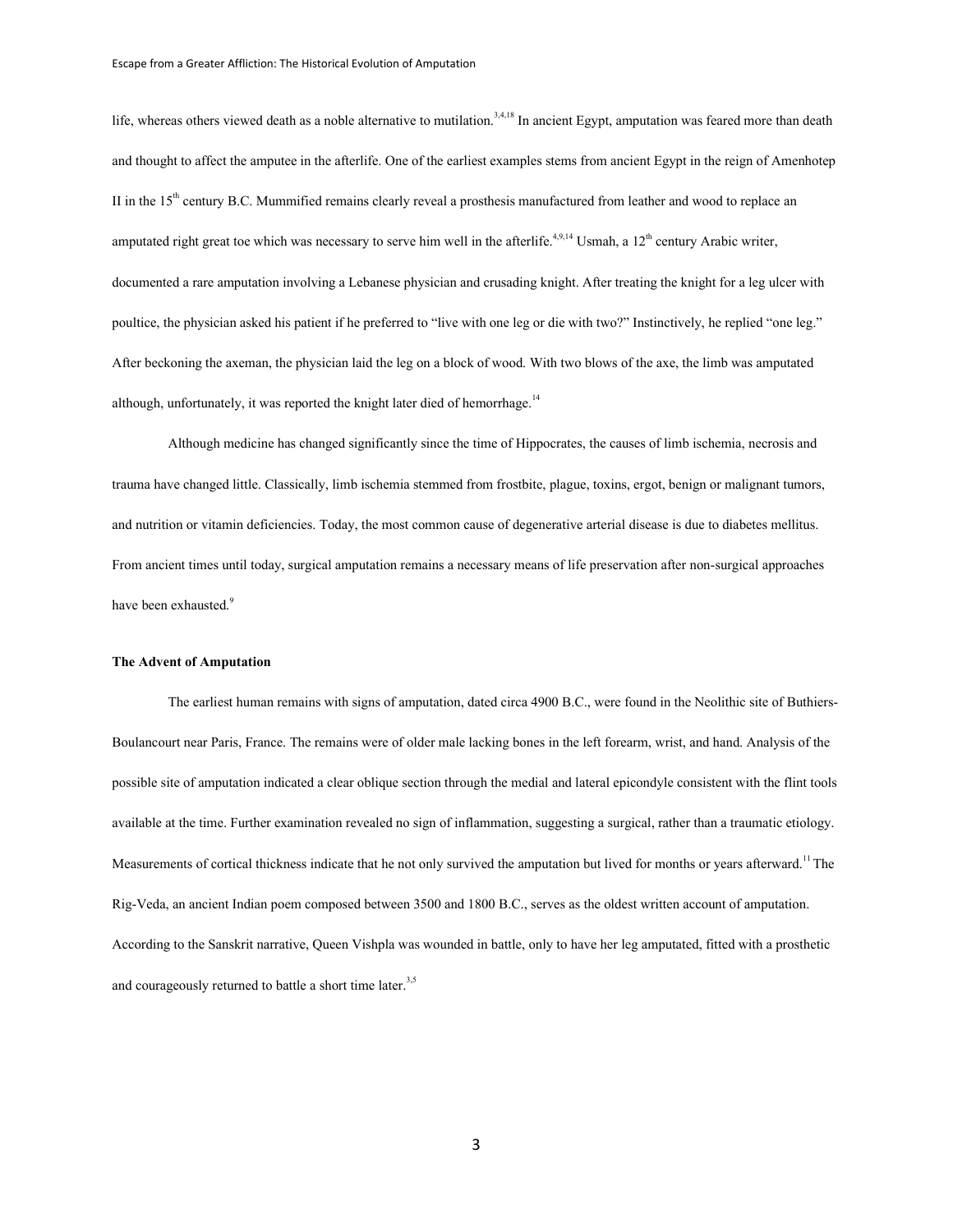In ancient Greece, "surgery" was derived from the Greek word for "hard work." Amputation or "hard work" entailed the manual application of ointments, dressings and bandages to counter suppuration and unpleasant odor. The limb was treated with the hope that gangrenous or necrotic tissue would slough off at the demarcation line with living tissues therefore, allowing spontaneous wound healing.<sup>3,4,12</sup>

Hippocrates of Cos, a Greek physician practicing around 460 to 380 B.C., recommended amputation for the treatment of gangrene. Removal of ischemic tissue was best performed distal to the necrotic demarcation at the point in time where it was fairly dead and had completely lost sensation. To control hemorrhage, he advocated the use of cautery and vascular ligatures. Contemporaries of Hippocrates were also familiar with cautery, as well as the tourniquet, surgical drains, and the need for surgical cleanliness and antisepsis with wine and vinegar.<sup>3,4,5,12</sup>

## **8003**

*'…even when a portion of the thigh comes away, or of the arm, both bones and flesh, but less as in this case; and when the forearm and leg drop off, the patients readily recover.'* <sup>17</sup>

 $\sim$ Hippocrates,  $4^{\text{th}}$  century B.C.



Many other surgeons of the time were torn between an expectorant approach and surgical amputation. The hesitation to perform surgical amputation may have been partly attributed to medical professionalism of the time. Circa 1900 B.C., King Hamurabi of Babylon codified and inscribed the laws of the land onto the pillar of the main temple. Regarding physicians, he justified the loss of a patient equal to sacrifice of the physician's very own hand.<sup>3,4,5</sup>

# **SO QR**

*'If a physician shall make a severe wound with an operating knife and kill a patient or destroy an eye, his hand shall be cut off.* 3,4,5

 $\sim$ Code of Hamurabi

 $\Omega$ CX

In contrast, amputation was embraced by allies and foes alike during ancient Greek and Roman warfare. According to Herodotus of Halicarnassus, in 484 B.C. a Persian soldier escaped imprisonment by cutting off his own leg. After replacing it with a wooden prosthesis, he was able to travel 30 miles to Tregea where he was captured by Zaccynthius and promptly decapitated.<sup>14</sup> This account was validated in 1858 with the discovery of a copper and wood leg in Capri, Italy dated to 300 BC, consistent with prosthetic design of that time.<sup>14</sup> In 218 B.C., Roman general Marcus Sergius, who led his legion against Carthage in the second Punic War sustained 23 injuries including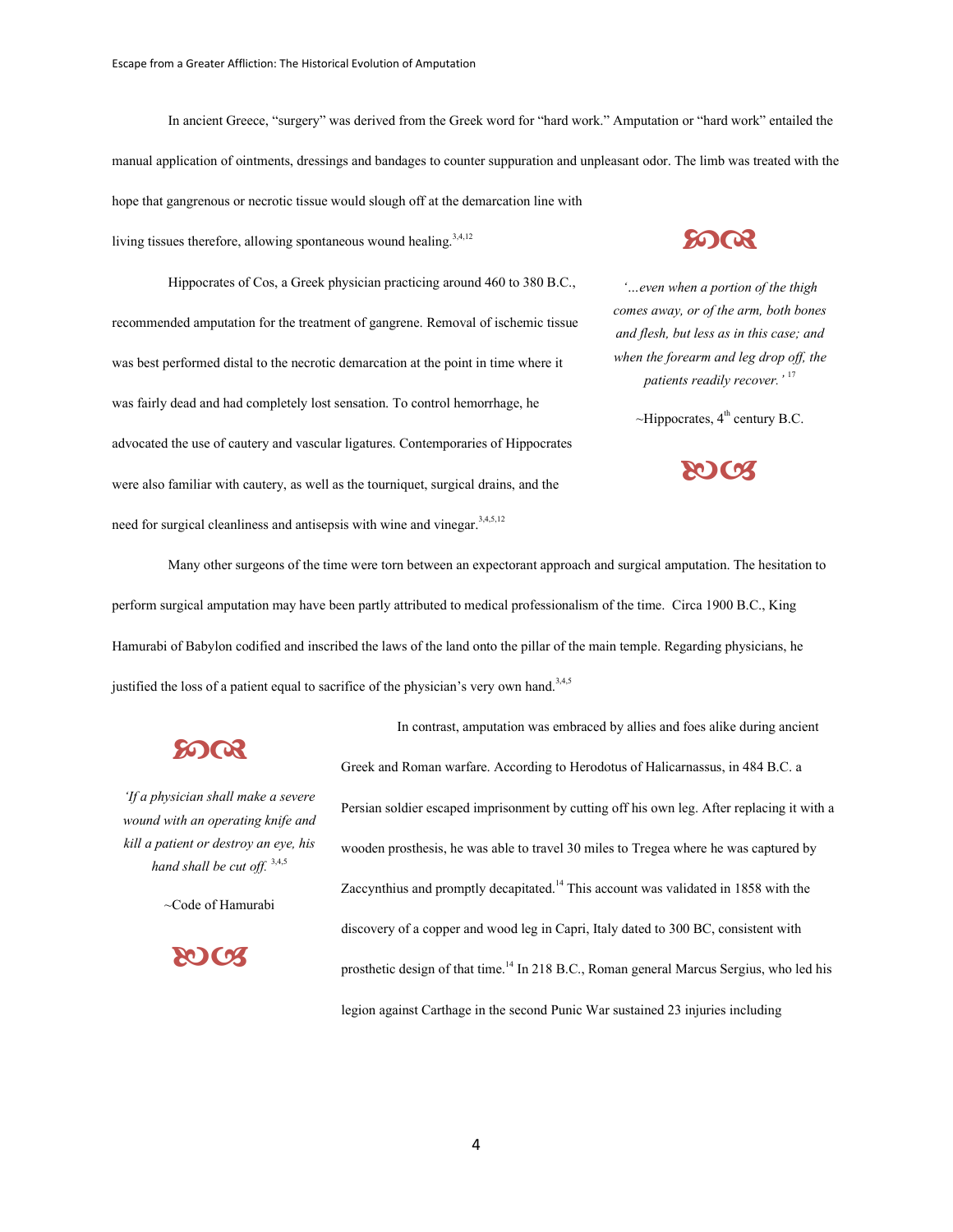amputation of his right hand. He fought four times with only a left hand until a prosthesis was fashioned which allowed him hold a shield. Despite his spryness in battle, he was denied the chance to become a priest as that occupation inevitably required the use of both hands.<sup>3</sup>

#### **The Evolution of Amputation**

In the 1<sup>st</sup> century A.D., Celsus, a Roman encyclopedist, advocated circular surgical amputation through healthy tissue proximal to the area of ischemia. His writings document ligation of vessels, proximal division of bone in order to allow a "flap" of skin to cover the stump, and packing the wound with lint soaked in vinegar. As with Celsus, Roman surgeons of the time had a wide array of forceps, scalpels and saws to operate with. The instruments, dated to 79 A.D., were later found in the volcanic remains of Pompeii. Although many patients continued to die intraoperatively, he surmised that amputation was safe enough considering there were no other remedies to treat ischemic limbs.<sup>2,4,5,12,22</sup>

**20 QR** 

*'It does not matter, however, whether the remedy is safe enough, since it is the only one. Therefore, between the sound and diseased part, the flesh is to be cut through with a scalpel down to the bone…it is better that some of the sound part be cut away than any of the diseased part should be left behind.'*

 $\sim$ Celsus<sup>15</sup>

**ROICS** 

An Arabic contemporary of Celsus, Albucasis, employed amputation in the treatment of congenital malformations such as polydactyly and gangrene secondary to poisonous reptile and spider bites. Instead of only proximal tourniquet placement, he applied tourniquets proximal and distal to the site of transection to tense the soft tissue which was then protected by linen dressings to avoid saw injury.<sup>1,10</sup> He also pioneered the double suture which is still used today for high tension closures.<sup>15</sup> Similarly, renowned ancient surgeon Sushruta Samhita (circa 100-800 A.D.) considered amputation in the treatment of infected thorns and poisonous inoculations embedded in the hands and feet of his patients, often dismembering the limb as high as the wrist and ankles.<sup>3</sup> In extreme trauma situations, such as crushed or mangled limbs, he was known to amputate as well.<sup>15,22</sup>

A paradigm shift began with Archigenes of Apemea, a Roman medical author and practitioner in  $1<sup>st</sup> - 2<sup>nd</sup>$  century A.D. Due to loss of its natural connection to the body; Archigenes felt that any appendage fraught with sepsis or cancer should be removed surgically. Along with the support of Heliodorus, surgeons began performing more elective amputations for ulcers, tumors, injuries, and deformity instead of operating only to avert imminent septic shock.<sup>5,12</sup> If a patient was deemed strong and had the power to cope, he was placed in a position where the instrument could easily make a circular incision. A tight circumferential bandage was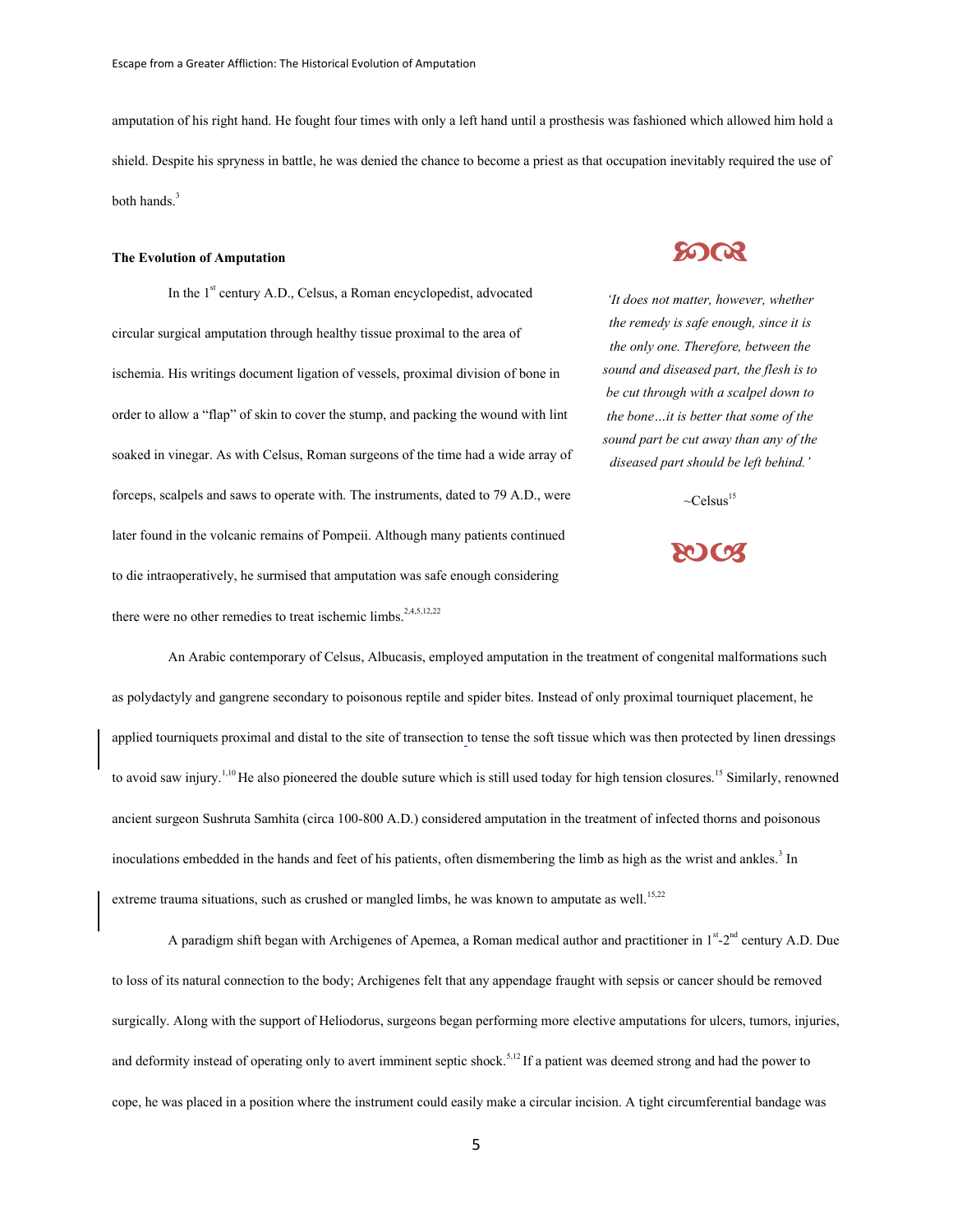tied proximal to the amputation site to prevent hemorrhage.<sup>12</sup> In hopes of decreasing post operative pain and potential metastasis, nerves were removed from the periphery of the amputation site followed by complete amputation of the limb.<sup>16</sup> Similar to his Roman predecessors, Archigenes advocated vessel ligation but also the use of cold water to control arterial bleeding through vasoconstriction.<sup>3,4,7</sup> His approach fostered the practice of utilizing vascular embolization to control tumor blood supply. After suturing the incision closed, a cataplasm of leek, bread, salt and other astringent ingredients was applied to the wound followed by 2 to 3 days of post-operative antisepsis against inflammation.<sup>3,16</sup> In instances of massive hemorrhage, the use of cautery was drawn upon, although due to the high instance of post-operative complications Archigenes strongly advised against its use.

A harsh critic of Archigenes, Galen sought to burn the "roots of the tumor" with cautery which proved to be incredibly dangerous.<sup>16</sup> Despite high rates of complication and mortality, it served as the modern day precursor to thermal ablation. In fear of post-operative metastasis, Galen regarded ligation as a key step in amputation as well. Pre-operatively, Galen treated his patients with "purgative medicaments" to thin their blood.<sup>14,16</sup> Despite his prolific writings and deep convictions regarding amputation of cancer stricken limbs, Galen continued to champion the expectorant approach in the treatment of the traumatic amputation. $3,16$ 

Just as amputation began the transition from an art to medical science, its progress was stifled by the Catholic Church. Between 1130 and 1247, "*Ecclesia abhorret a sanguine,*" a decree by the church prohibiting bleeding served as a discredit to surgery and surgeons. With the support of priests and university trainees lost, surgery was placed in the hands of empirics and barber surgeons. In the hands of barber surgeons, whose title stems from their dexterity and skill with razors, patient care and surgical skill deteriorated and what procedures remained in practice involved minor wound surgery and venesection.<sup>3</sup> Due to the feudal system of the Dark Ages, Europe was effectively divided into isolated kingdoms which further impeded innovation and dissemination of surgical knowledge.<sup>3,9</sup>

#### **Gunpowder and Lead**

In the  $14<sup>th</sup>$  century, the scientific and literary stagnancy of the Dark Ages had passed. Surgical innovation slowly progressed although many technical advances from Hippocratic, Roman, and Greek times were either forgotten or abandoned. This regression produced devastating casualties with the advent of firearms and the use of gunpowder near Crecy, France in 1346 which would quickly spread throughout Europe.<sup>3,5,7,16</sup> It would be over 100 years later until amputation was routinely employed to treat battlefield wounds involving gunpowder. $3,4,12$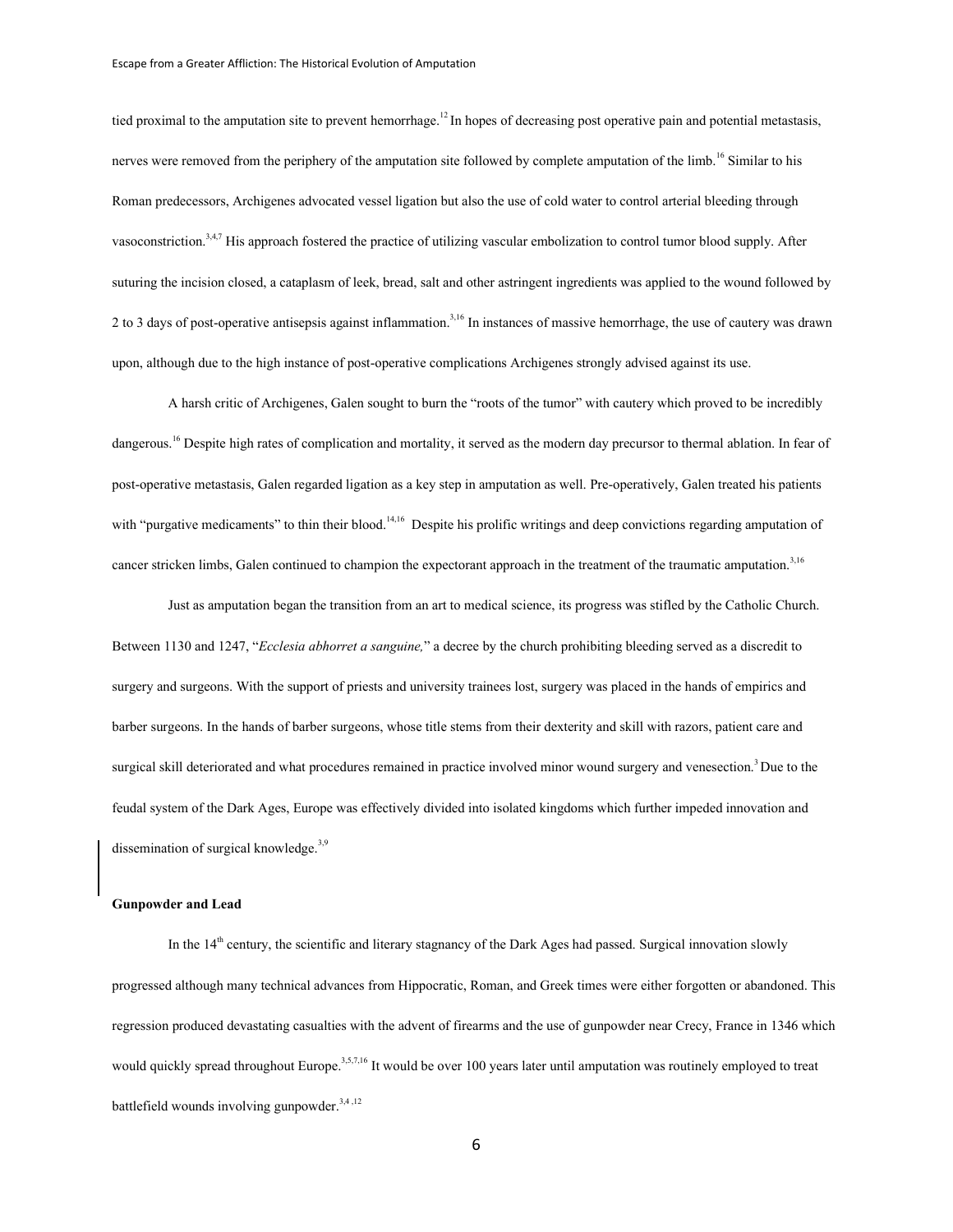In the  $15<sup>th</sup>$  century, surgeons became more specialized and left difficult and physically exerting operations, such as amputation to the "rough, uncouth and uneducated" barber surgeons who had served as the sole surgeons during the Dark Ages. As a result, innovation involving instrumentation and technique ran rampant.<sup>4,12</sup> Despite innovations in amputation technique, the incredibly high rates of complications involving amputation haunted the conscience of many surgeons of the time. $17$ 



*'…it is more honest for the physician that it falls spontaneously than to amputate it. For if one amputates there is always some rancor or regret, and thoughts by the patient that the limb might have survived."*

*~Guy de Chauliac <sup>19</sup>*

# **SOCT**

With the  $16<sup>th</sup>$  century, came a slow, yet hard fought battle to overcome

barbaric practices which had exponentially increased complications from amputations for centuries. In 1517, Hans von Gersdorff published *Feldtbuch der Wundt-Artzney* or the Field-Book of Wound Surgery. Gersdorff advocated, similar to Albucasis a mere 1500 years earlier, placing tourniquets proximal and distal to the amputation site a few finger breadths apart. To control bleeding, a styptic containing egg white was advised. If that did not work, cauterizing could be employed or warm, not boiling, oil. Gersdorff dressed the stumps with a cow or pig bladder to aid in wound healing.<sup>5,12,18</sup>

Inspired by the work of Gersdorff, Ambrose Paré sought to challenge barbaric surgical practices of the time. Before attending medical school, Paré spent many years as a barber surgeon apprentice and then a surgeon in the French military.<sup>4,5</sup> On the battlefield, he performed countless amputations including those above and below the knee, above the wrist, and the first description of an elbow disarticulation. Yet, different from his predecessors, his pride could be found in his meticulous analysis of patient outcomes regarding different approaches and sites. $4,12$ 

Paré challenged the practice of hot iron cautery and boiling oil in his renowned work *La Méthode de Traicter les Playes*  Faictes par Hacquebutes et aultres bastons á feu or Method of Treating Wounds.<sup>3,4,18</sup> Although he cited the usefulness of hot iron cautery on necrotic tissue, he was adamant it had no place in the treatment of hemorrhage from living tissue. On living tissue, it proved to be incredibly painful and often resulted in the development of an eschar which would slough off and inevitably introduce secondary hemorrhage and an incurable ulcer.<sup>18</sup> Instead, he championed a return of vessel ligation to control hemorrhage.<sup>4,5,12</sup> Paré also supported use of tourniquet placement proximal to the amputation site, his reasoning being three-fold: proper vessel ligation, induction of distal numbness, and the ability to pull the skin and soft tissue proximal to facilitate bone transaction and ensure proper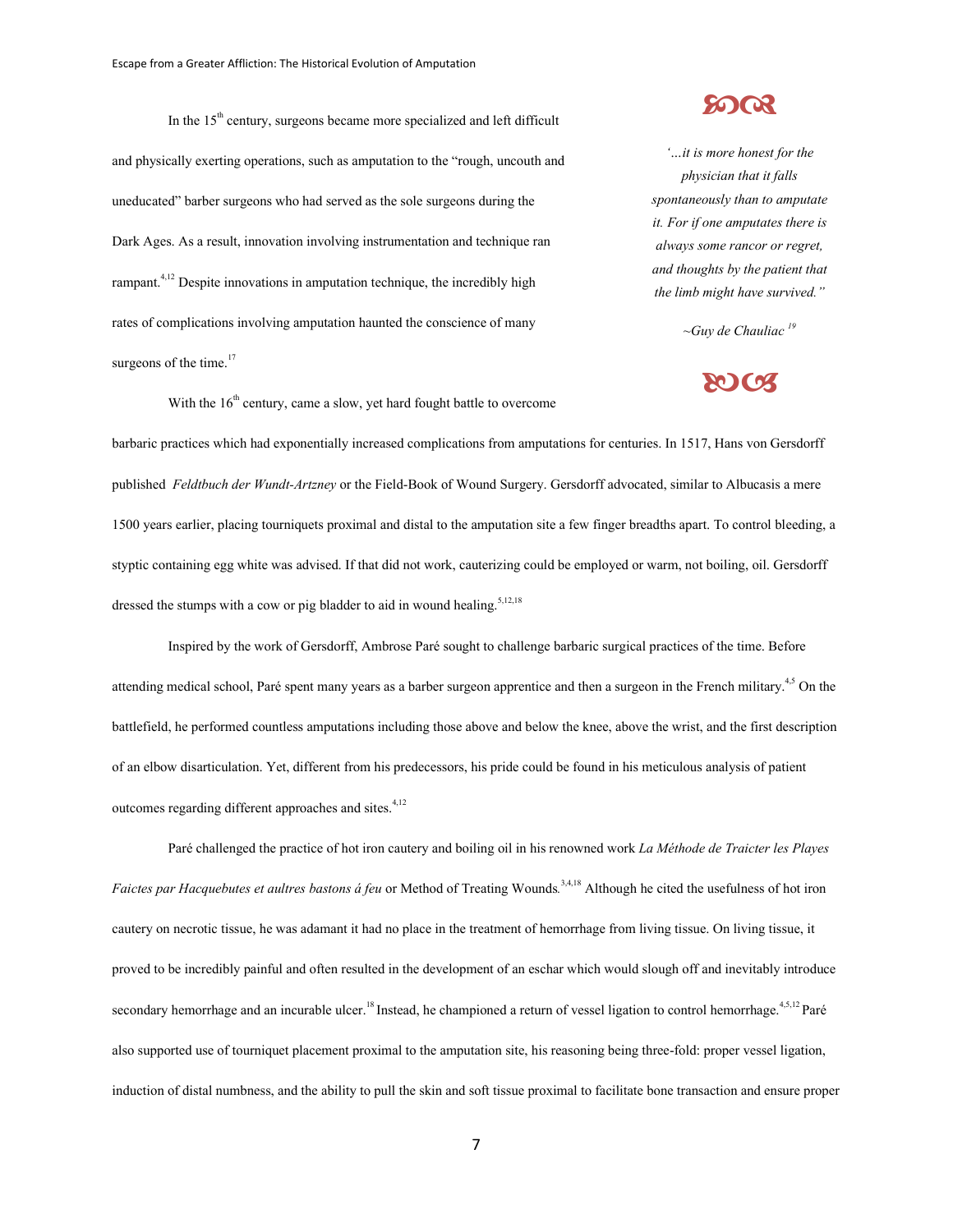stump coverage.<sup>4</sup> To ensure efficiency, Paré fashioned a spring loaded artery forceps or "crow's beak" forceps to occlude vessels while applying the ligature, known today as the hemostat. When ligating larger arteries, he recommended the use a needle and thread to puncture the skin, passing around the vessel and back through the skin again to be tightened over a linen pad to prevent skin necrosis. This approach ensured a secure ligation while facilitating easy removal in the event of post-operative infection.<sup>3,4</sup>

In selecting the appropriate surgical approach for each of his patients, his first and foremost goal was survival, closely followed by the ability to fashion a stump suitable for use with a prosthetic device, even if it meant removing more tissue than necessary. Holding deep convictions for the necessity of his patients to have the ability to function post-operatively he designed many prosthetics himself for both upper and lower limbs.<sup>3,4,12</sup> One of Pare's most famous 'Le Petit Lorrain,' was a mechanical hand operated by catches and springs that was worn into battle by a French army captain. His above knee prosthetics consisted of a kneeling peg and prosthetic foot which featured a fixed equines position, locking knee and suspension harness which are still used today.2,3,5,14,18 Paré was the first to characterize and sought, although unsuccessfully, to prevent the phenomenon of "phantom pain."<sup>3,4,5,12</sup> Through his diligent efforts, Paré not only revolutionized amputation practices of his time but also set a solid foundation for the field of vascular surgery.

Shortly after the re-introduction of the ligature by Paré, William Harvey's discovery of the circulatory system in 1616 set the stage for further development and use of the tourniquet. Although many were fashioned, Jean Louis Petit's tourniquet in 1718 stood the test of time.<sup>18</sup> Designed as a screw tourniquet, it



enabled the surgeon to control pressure by minor adjustments of the screw. Proving much more effective than relying on the fingers of an assistant to provide ligation, Petit's screw tourniquet also allowed surgeons to view any bleeding vessels that may remain without re-applying the tourniquet.<sup>2,3,4,18</sup> Now that surgeons could adequately control hemorrhage, the blood loss resulting from amputation decreased drastically.

In the  $16<sup>th</sup>$  and  $17<sup>th</sup>$  centuries surgeons favored the "one stage circular cut," an approach entertained by Celsus centuries earlier. After positioning the patient and applying a tourniquet, the surgeon approached the compromised appendage from the lateral side. The knife was then directed around the medial side facing the lateral side of the thigh with the knife handle at the top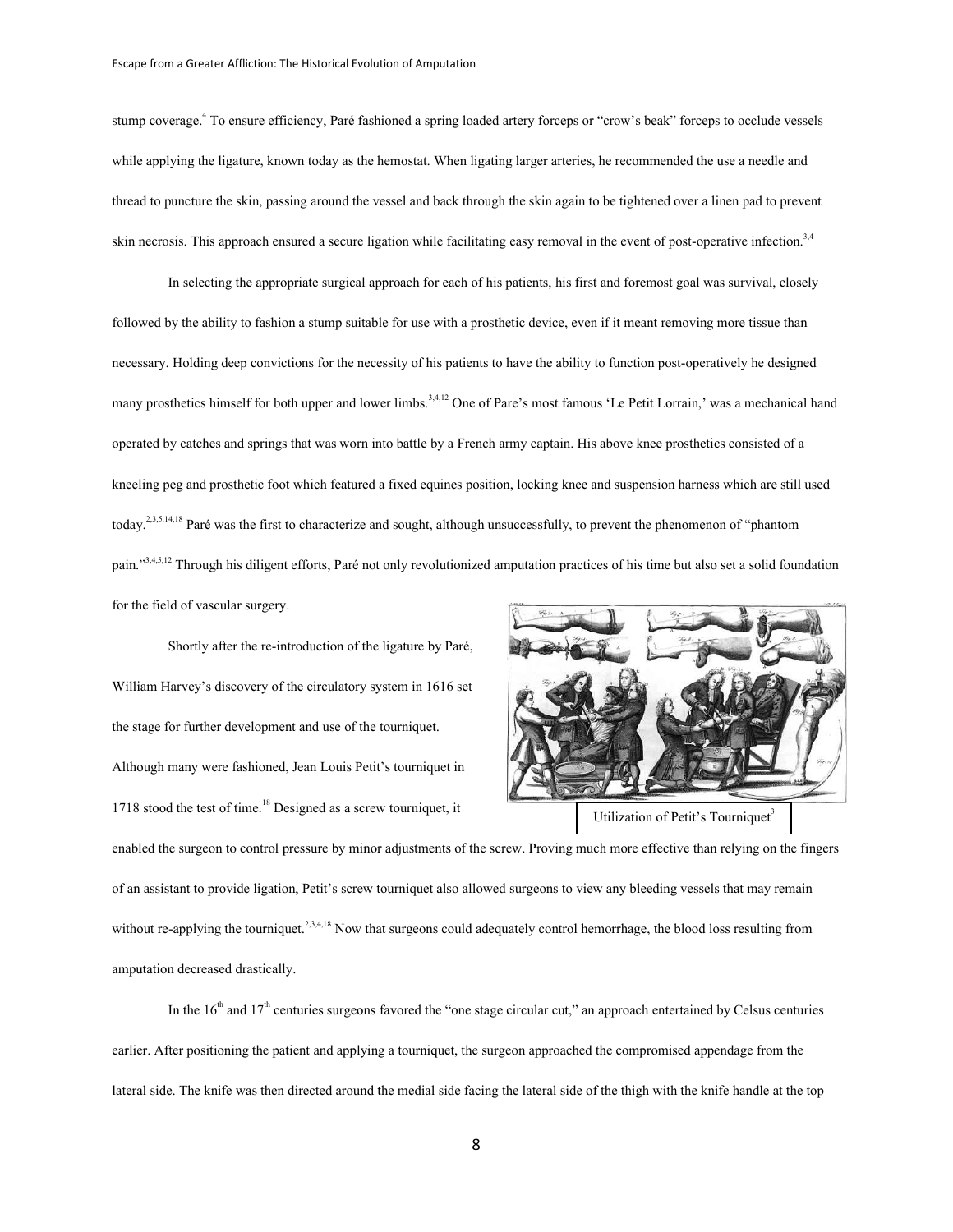and knife point at the bottom. Positioned with the knife between his thumb and forefinger of the left hand, the cut is began at the lateral side of the thigh and then extended to the medial side, throughout which the position of the arm changes. To complete the soft tissue amputation, the knife must be "thrown" to cut the dorsal side. Holding the knife point firmly, the right hand rotates about



the knife handle with the thumb turning the back of the amputating knife and the forefinger turning the knife edge. Often, the operation began with the surgeon on their knees and completed standing up. A curved knife was most efficient in transecting the skin, muscles and bone of the thigh so it detached at the same level. Although this approach allowed easy identification of vessels and nerves, constructing a stump proved to be a challenge and the healing process often fraught with high rates of post-operative complications.<sup>2,3,4,5,18</sup>

In 1718, Petit attempted to remedy the high complication rate by employing the "two stage circular cut." First, he transected the skin and subcutaneous tissue two fingerbreadths distal to the planned level of amputation. Pulling the skin and subcutaneous tissue cranial, he cut the muscles more proximal. Subsequently, he sawed the bone at the same level as the muscles. Popular with the contemporaries of his time, the "two stage circular cut" was championed by German physician and surgeon Lorenz Heister (1683- 1758), the Royal Austrian army doctor Johann Junczovsky and Prussian general surgeon of

the army Johann Nepomuk Rust (1775-1840) within their respective surgical textbooks.<sup>3</sup>

To avoid the need for high tension closures and subsequent complications, James Yonge revealed the "flap" approach to amputation in 1679 as noted in *A new Way of Amputation, and a speedier convenient Method of curing Stumps, than that commonly practiced*.<sup>2,3</sup> Instead of performing a circular cut, Yonge constructed a long flap of skin and fascia to cover bone ends, divided the musculature in a circular fashion, which accommodated a drain and allowed closure with four or five sutures without tension. By using turpentine as a wound dressing, the method was claimed to heal stumps within three weeks. $3,12$  According to Yonge, the method devised came from "a very ingenious brother of ours," Mr. C. Lowdham of Exeter, who left no personal record of the operation.<sup>2</sup>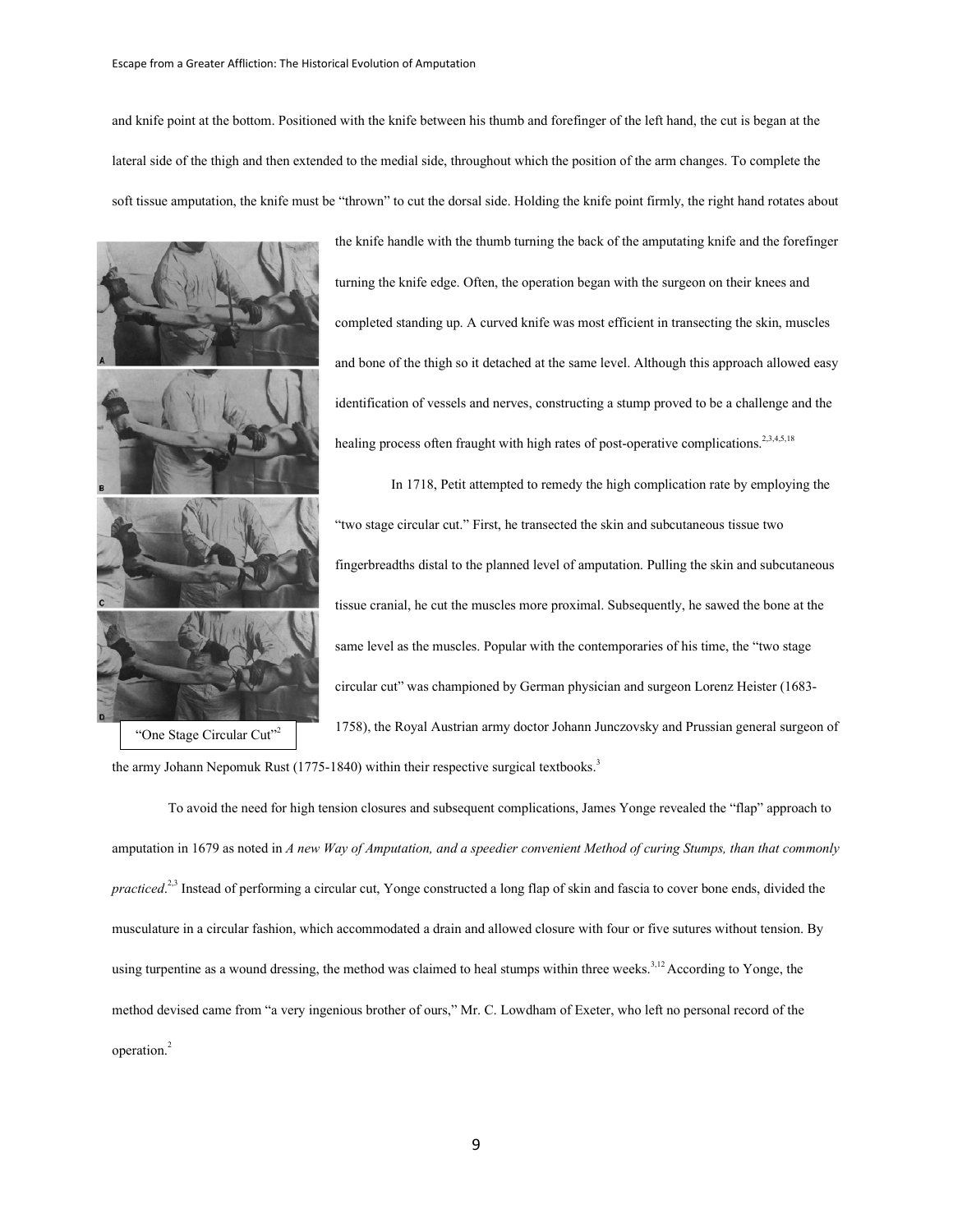Although the newer approaches provided a means for covering the stump, many patients continued to suffer from unhealed stumps with protruding femoral shafts, referred to as the "sugarloaf" deformity. In 1779, Edward Alanson of Liverpool invented the "triple incision" approach in attempt to remedy the sugar-loaf deformity. Alanson incised the skin as usual, allowing it to retract and subsequently advanced the incision obliquely proximal dividing the subcutaneous tissue and muscles. To complete, the bone was transected and soft tissue brought distal to surround and protect the femoral shaft at its apex. $3,5,12$ 



Alanson's approach to remedy the "sugarloaf" deformity<sup>5</sup>

## **Military Medicine: Forever Changed**

Often political turmoil and scientific advances follow a similar vein. Dominique Jean Larrey's service to Napoleon and France proved no different. Initially a naval doctor, recurrent bouts of seasickness convinced Larrey to pursue different medical endeavors. While broadening his anatomical and surgical skills, Larrey became deeply disturbed by the political situation and the fate of his fellow people of France.

This fervor compelled Larrey to publicly express his political concerns on July 14, 1789 when he led 1500 medical students to the storming of the Bastille. Three years later, France found itself in war. Larrey was assigned as a divisional *Chirurgien-en-Chef* or Surgeon-Major in the Army of the Rhine, this appointment would forever change Larrey's career and the history of military medicine.

On the frontlines, Larrey witnessed with shock the low value attributed to soldiers by high ranking officers of the army. Not only were they treated as dispensable entities, but the wounded lost their humanity and were largely ignored. Viewed not as suffering individuals but problematic units which slowed progression of the army, measures for the salvage of injured soldiers were non-existent. Driven by the virtues of compassion and morality, the unjustified death of even one soldier who could be saved was unacceptable in Larrey's eyes.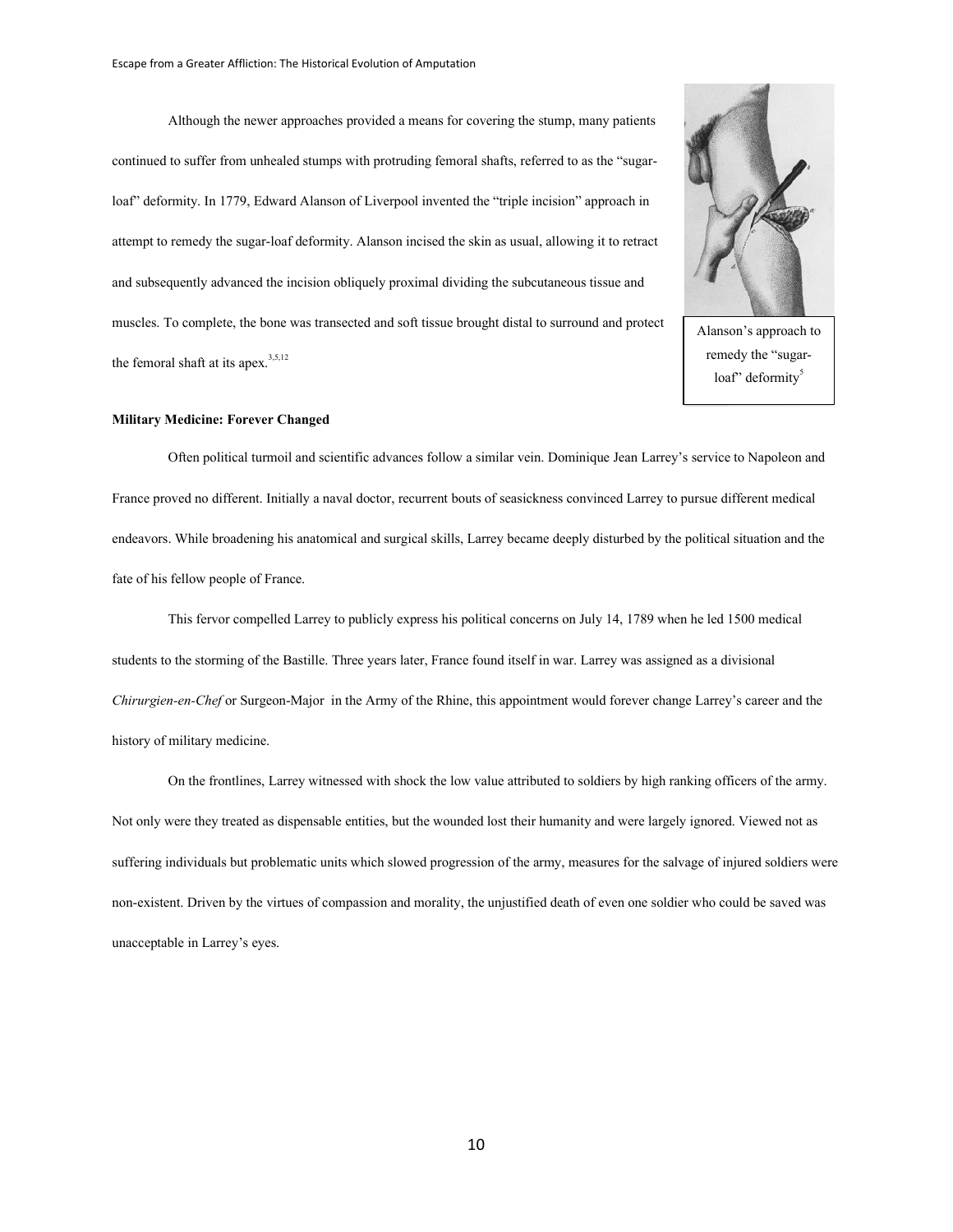When a soldier was injured during combat, military practice of the time was to leave the soldier on the battlefield until the end of the engagement. Battles often raged on for hours, and the lucky injured soldier would be collected by his comrades and taken to a distant medical facility. If the army with which he served was defeated, he inevitably was abandoned and, in most cases, slaughtered by enemy troops without mercy.

Not only did Larrey advocate timely medical care but the medical officers carried portable surgical instruments, field dressings, and some medications on their saddles as well as in the carriages. The concept of *triage*, unknown in warfare prior to the  $19<sup>th</sup>$  century stemmed from Larrey's fortitude

# **SOOR**

*'This misfortune induced me to propose…the plan of an ambulance, calculated to follow the advanced guard in the same manner as the flying artillery. My proposition was accepted, and I was authorized to construct a carriage, which I called the "Flying Ambulance."'* <sup>28</sup>

~Baron Larrey

## **20163**

towards the common soldier.<sup>3,28</sup>Encompassing virtues of a true military surgeon, Larrey obeyed the rules of both medicine and humanity. He often collected enemy soldiers who had been injured by French cannons and weapons then medically treated them to the same caliber as his own countrymen. During his 18 year service to Napoleon, Larrey forged ahead in 25 campaigns, 60 battles and more than 400 engagements.<sup>28</sup> Through this, Larrey honed his skills of wound management and amputation. With his antidote for pain being alcohol, his technique had to be extremely quick and accurate. In a catastrophic retreat from the Russians after the battle of Borodino, it is said that Larrey performed 200 amputations within 24 hours without resting for a moment. In lieu of transporting injured soldiers directly to the hospital which delayed surgery and increased the risk of septic shock, Larrey advocated for early amputation and care to reduce suffering, morbidity and mortality.

Not only was the essence of time a factor, Larrey performed complete debridement to provide a good stump. This practice served to avoid infection which plagued many amputates post-operatively as well as ensured satisfactory mobility of the limb. To dull the excruciating pain of amputation, Larrey attempted refrigeration of the compromised limb. Larrey pioneered amputation at the hip joint, an operation which very few of his contemporaries or predecessors would employ due to its incredibly high mortality rate, as well as delayed primary closure. Larrey's astute and virtuous character fostered a gamut of unprecedented contributions to the surgical and medical world. As a "mere surgeon," Larrey was denied his wish to rest among marshals, generals, and soldiers; but his burial at the Pére Lachaise cemetery attracted thousands of mourners.<sup>28</sup>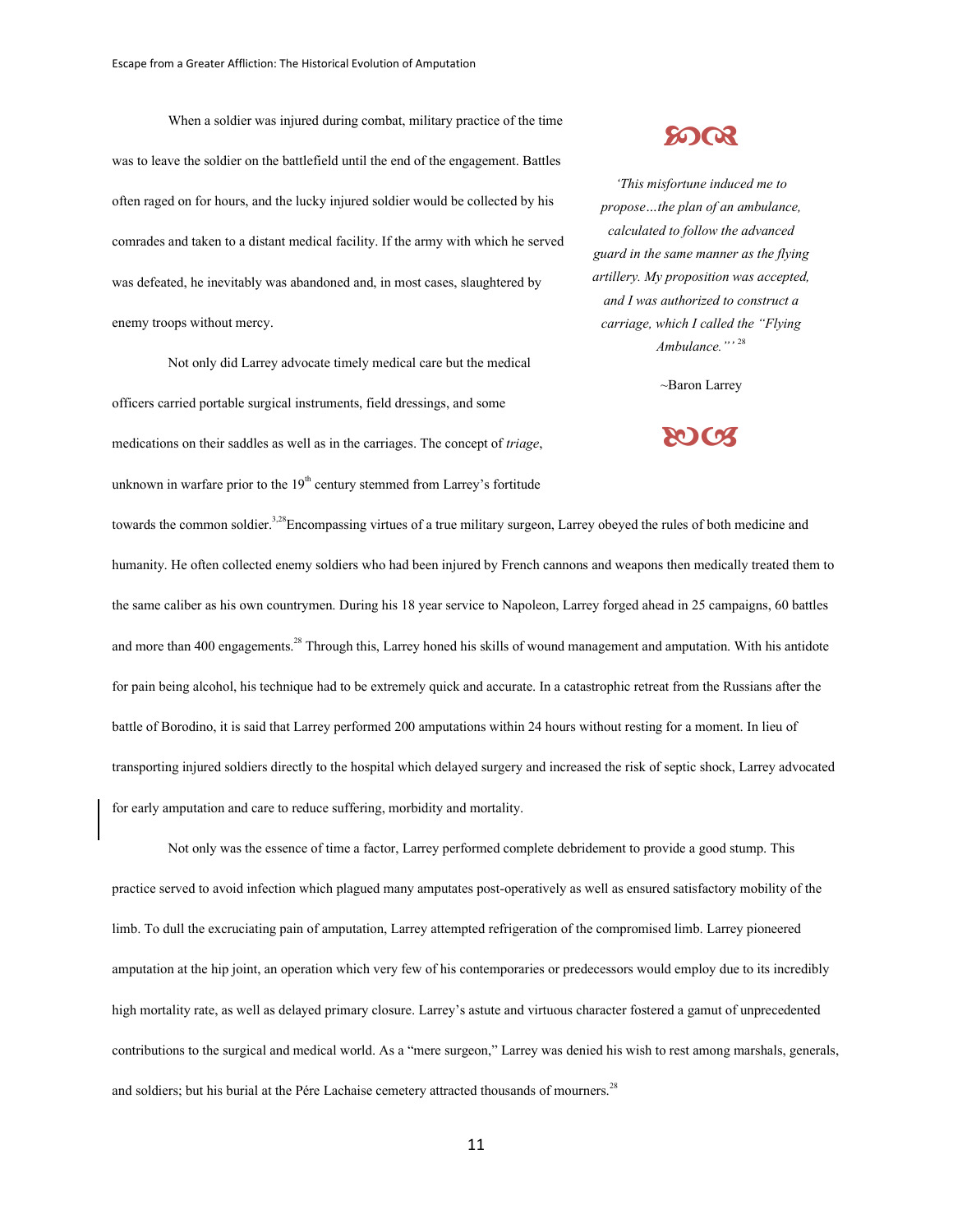## **Advent of Anesthetics and Aseptic Technique**

In 1846, sulphuric ether was first used by Morton and Warren at the Massachusetts General Hospital.<sup>27</sup> The used of anesthetics spread rapidly and fully embraced by the surgical field. Operations that were once hastened to lessen the amount of pain inflicted on the patient were of the past. Anesthetics not only allowed time for thought and technical improvement during surgery as well as the incorporation of basic aseptic technique.<sup>4,5,27</sup>

Until the late 1800s, the extensive "putrification and suppuration" of war wounds compelled surgeons to perform high rates of amputation. Although the post operative period often proved to be fatal, the pathophysiological theory of the time warranted its practice. According to the "spontaneous generation theory," wound infection was attributed to toxins released by dying tissues.<sup>22</sup> A surgeon himself, Lister became extremely concerned about the high mortality rate associated with amputation. Through caring for his patients, he realized that mortality was much higher post-operatively in those who were treated in hospitals compared to those treated at home.<sup>20</sup> Lister hypothesized that the septicemia and putrification process he

# **50 QR**

*'The nurse fetched a drain from a neighboring ward. Deprés took the drain immersed in carbolic acid, put it on the floor, rolled it under his foot and then placed it in the wound.'* <sup>3</sup>

~Terrillon, 1892



witnessed on a daily basis closely resembled the fermentation process described by Louis Pasteur in the 1860's. Convinced that invisible living particles were responsible for the putrification of wounds, he began surgically debriding his amputees' limbs and cleansing them with carbolic acid. Although his first attempts failed, he was eventually able to drop his mortality rate from 45% to 15%.21 Despite his evidence based approach, the surgical world was slow to adopt Lister's aseptic technique.

## **A Nation at War**

As Lister was waging a battle against putrification, the United States was facing a battle of its own—The Civil War. The incredibly high incidence of amputations during the Civil War compared to any other war before, or since, is intricately related to the firearms of the time. Muskets were rifled instead of smoothbored as in Napoleonic times. Rifled muskets fired lead bullets with relative power and accuracy up to a half mile away. Although lead bullets traveled slow, once they hit flesh the bullet would flatten out and carry bits of clothing and skin into the wound which served as a prime breeding ground for infection. To combat septic shock, amputation was employed and served as the most common major operation during the Civil War.<sup>18</sup> Unfortunately, the Civil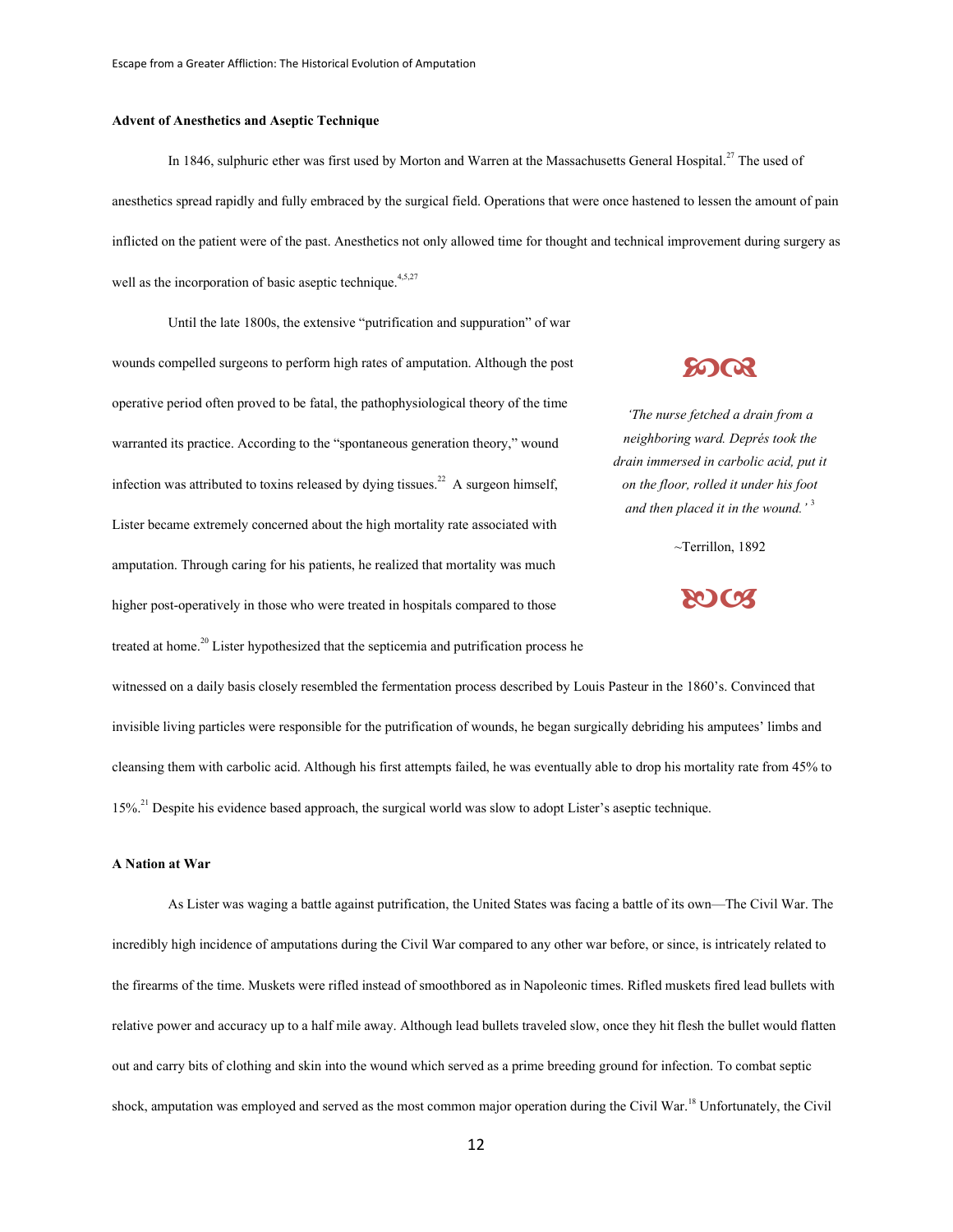War occurred before Lister's aseptic technique was accepted and much less incorporated into standard surgical technique. Accounts

by William Keen, a Union Army surgeon, suggested that it was seven times safer to fight through all three days of Gettysburg rather than undergo an amputation.<sup>22</sup>

Although many Civil War surgeons were labeled as "butchers," the wounded soldiers hemodynamic stability and wherewithal was taken into account. Samuel D. Gross, a Civil War surgeon, advised against amputation in cases of septic shock.<sup>23</sup> According to fellow surgeon, Dunlap Pearce Penhallow, the chief signs and symptoms of septic shock and collapse where hemorrhage, pain, nature of wounds, exposure or exhaustion, transportation, and sepsis.<sup>24</sup> As the battle raged on around

**SO QR** 

*'As long as he is deadly pale, the pulse small and thread, the surface cold, and the thirst, restlessness, and jactitation excessive, it is obvious that recourse to the knife must be wholly out of question.'*<sup>23</sup>

 $~\sim$ Gross, 1861

**20103** 

them, wounded soldiers would have to persevere in hopes of making it to the field hospital in a relatively stable condition. A half hour prior to amputation,  $\frac{1}{4}$  grain of morphia and  $\frac{1}{100}$  grain of atropine was given subcutaneously<sup>23</sup>. The roots of main nerves were often numbed with a weak solution of cocaine or novocaine. During the operation, the soldier was kept warm by blankets while under anesthesia. Although operations were to be performed quickly, a saline adrenaline injection and oxygen was administered if signs of cardiovascular collapse occurred. Following the amputation, patients were placed in a warm bed and closely monitored. At the sign of septic shock, the foot of the bed was elevated about 8 inches and warm rectal saline was administered at the rate of 10 drops per minute. $^{24}$ 

Roughly a decade later, Theodore Billroth was one of the few to heed Lister's recommendations while serving as a military surgeon during the Franco-Prussian War. While performing amputations he not only utilized aseptic technique to treat erysipelas but worked meticulously for proper hemostasis and soft tissue approximation. Instead of suturing amputation stumps closed, he championed open drainage and healing by secondary intention. Using this approach, it is reported that Billroth followed almost 100 patients and noted only one case of gangrene.<sup>22,25</sup>

## **The World at War**

Although time had marched on, soldiers of the  $20<sup>th</sup>$  century faced many of the same obstacles that plagued those before them. Similar to accounts of Larrey's winter campaign in East Prussia centuries earlier, in World War I, soldiers exposed to the elements suffered from a myriad of ailments which nearly crippled entire armies.<sup>3,28</sup> The art of static warfare placed soldiers' nearly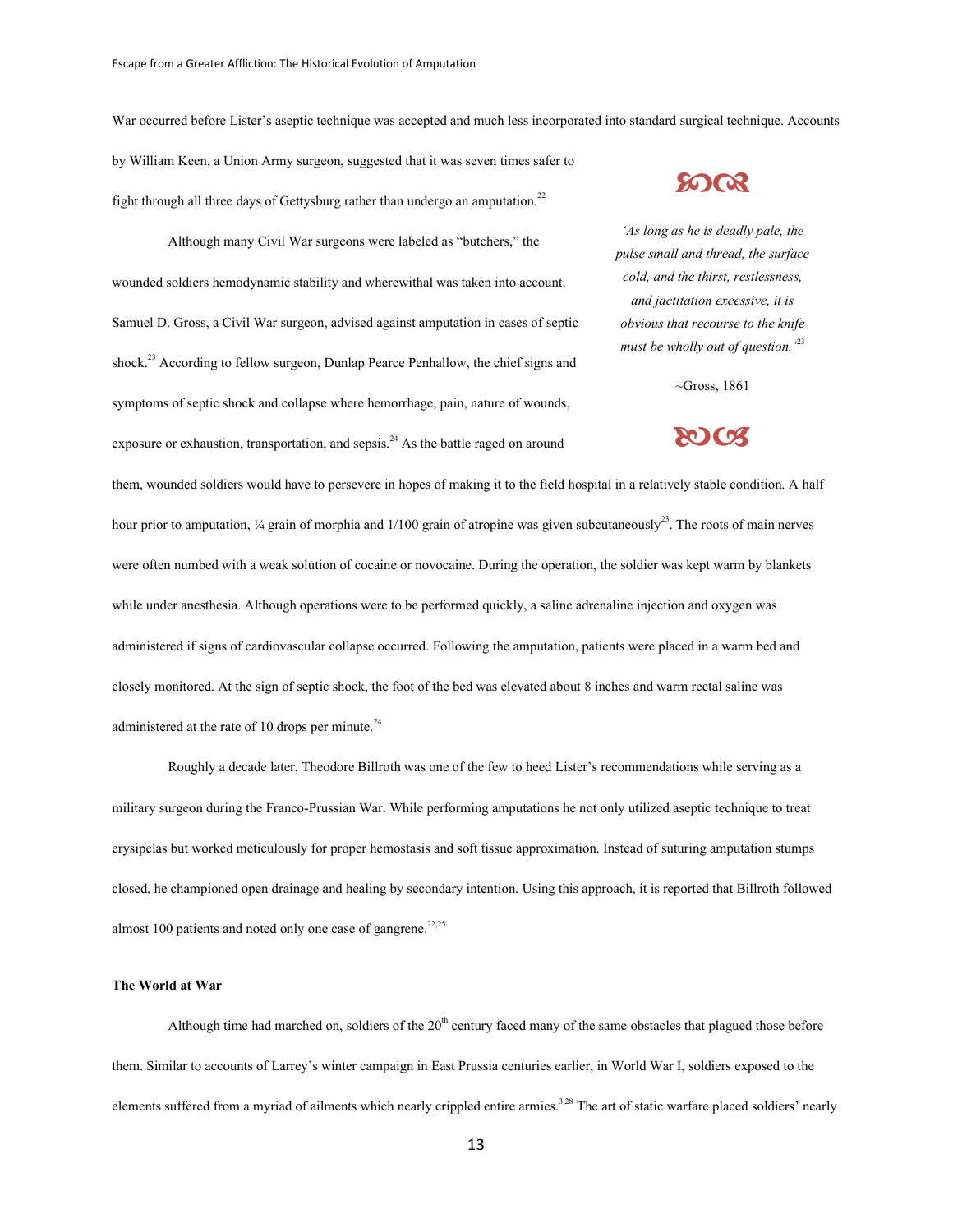immobile in muddy, flooded trenches for days on end without change of wet socks or boots. Distal ischemia secondary to vasospasm and lymphedema forced their skin to break down and served as a welcoming path for infection. Significant numbers were disabled by gangrene and many spent the winter of 1914-1915 recovering from amputation.<sup>3</sup> Before the next winter, preventive measures prevailed and only a few men were forced to sacrifice their limbs. By wearing larger boots, regular powdering and drying of the feet, and duty limited to 36 hour shifts the incidence of trench foot was greatly reduced.<sup>3</sup>

Although the rate of amputation in World War I was much less the Civil War, gunpowder and lead remained a force to be reckoned with. In the Civil War, 90% of firearm wounds were caused by bullets and the rest by shells. At the turn of the  $20<sup>th</sup>$ century, particularly in World War I, this ratio was reversed.<sup>27</sup> The highly explosive shell, which, when it penetrates skin disintegrated into a spray of shrapnel that took the destruction of appendages to a new level. In response to the mass casualties, General Norman Kirk carefully reviewed the surgical approaches behind amputation of the time. Many old techniques were discarded, new innovations developed, and the surgical approach of amputation as a whole was simplified for the sake of increasing functionality and decreasing complication rates.<sup>27</sup> Through General Kirk's efforts, incredible strides were made in the field of amputation.

Prior to the World War II, many post-operative complications once fought by surgeons were conquered. In 1928, Alexander Fleming discovered Penicillin which was manufactured in massive quantities by the 1940s. In 1938, the antibiotic drug class, sulfonamides, became available.<sup>4,18</sup> With hemorrhage, pain, and infection under control, new weapons and firearms designed to inflict increasingly brutal wounds would further challenge the practice of amputation.

Based on his experience salvaging limbs in World War I, in 1943, General Kirk established five amputee centers at army hospitals in preparation for treating wounded soldiers.<sup>27</sup> Within the amputee centers were physicians, therapists, nurses, and prosthetists responsible for performing revision surgery, prosthetic fitting, and physical therapy. With World War II in full swing, two more army hospitals were added within a year to handle the overflow of wounded veterans.<sup>26,27</sup>

Despite the strides made in the approaches to amputation, more often than not, stumps continued to be plagued with ischemia and other complications. In 1952, Dr. Felix Mondry sought to improve amputation by employing a myoplastic approach. During the amputation, muscle groups were transected accordingly to their natural tension and stitched together carefully to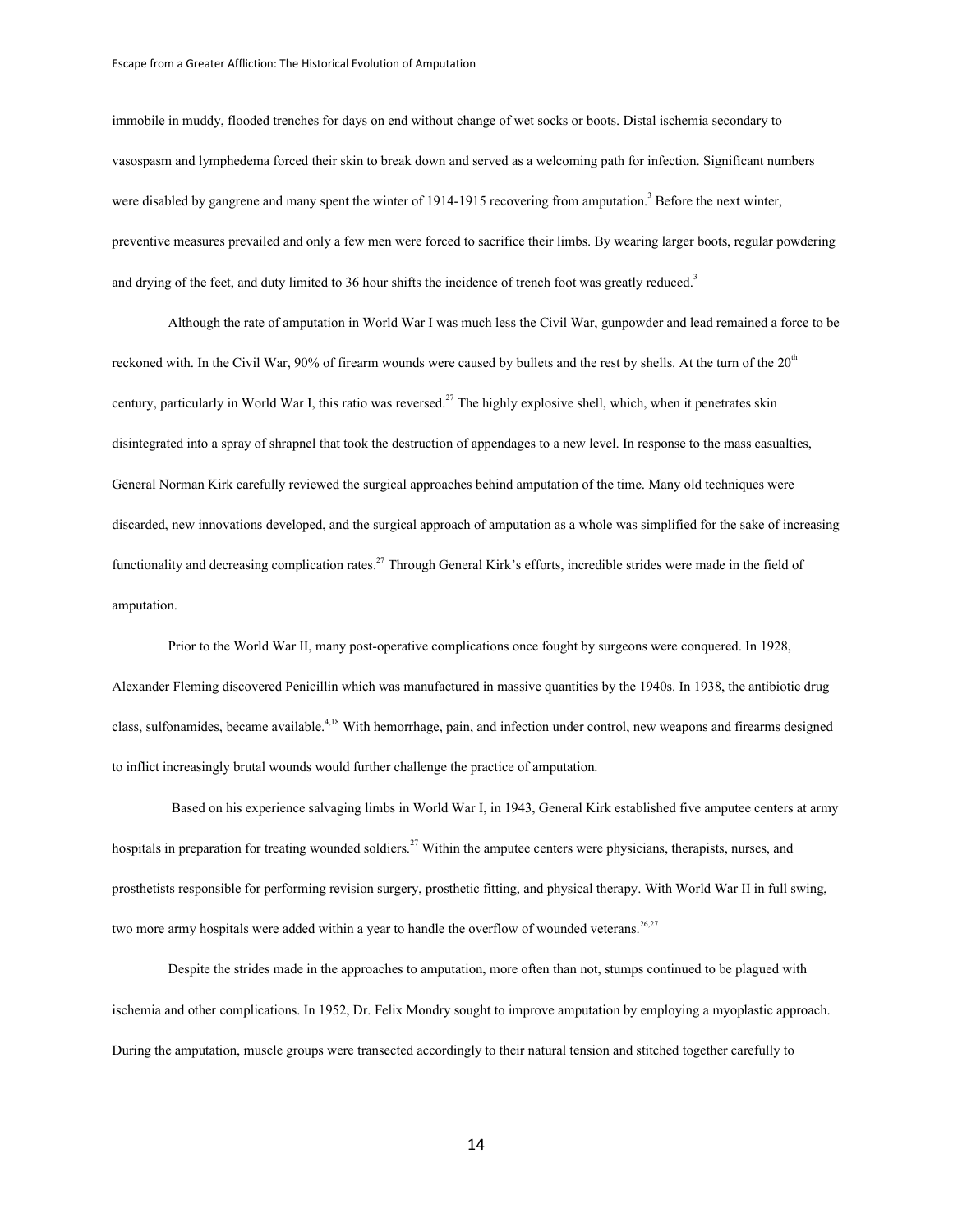equalize tension and ensure an adequate blood supply.<sup>4</sup> As a result, amputation transitioned from the most gruesome, traumatic surgery imaginable to a life saving operation focused on regaining patient independence. $627$ 

During the Korean War, medicine embraced the necessity of resuscitation and witnessed a subsequent drop in the mortality rate of severely injured soldiers. Pioneered by Alexis Carrel in the early 1900s, blood vessel repair became a common practice in during the Korean War.<sup>4,30</sup> Microscopic studies revealed that injury of the intimal layer of arteries were often more severe than the adventitial layer.<sup>29</sup> As a result, during amputations visibly damaged arteries were ligated more proximal than originally had been done to decrease potential post-operative vascular complications. When vessels were repaired properly, amputation rates were slashed from 50% in World War II to 10% during the Korean War. $30$ 

## **A Revival: Iraq and Afghanistan**

Although history has taught us much about amputation, it remains an ever evolving field in modern day warfare. Military **Self-Adhering** casualties in Iraq and Afghanistan have greatly influenced clinical implications of band Windlass **Strap** amputation as we know it today. To prevent massive hemorrhage, the Combat Application Tourniquet System or CATS, fashioned similar to Petit's tourniquet centuries ago, is used on the battlefield. CATS enables a wounded soldier to apply and .<br>Windlass Rod Windlass<br>Clip  $CATS^{32}$ tighten the windlass rod with one hand to his own compromised limb. Applied correctly, CATS tourniquets save many lives.<sup>31,32</sup> Heroic measures undertaken by surgeons to conserve the limb often result in more harm than good to the patient, even potentially risking death. Complete transection of any major blood vessels, nerves, or extensive soft tissue loss is an absolute contraindication to limb salvage. $30$ 

Even today, the challenges overcome by the surgeons who have performed amputations throughout the ages are unparalleled. Despite the imminent risk of hemorrhage and septic shock they pushed on, whether it be proved to be fruitful or in vain. From Hippocratic times until today, the surgical approach to amputation has changed little. An exponential decrease in mortality for an operation once fraught with complications was due to the development of the tourniquet, proper vessel ligation and repair, and anesthesia. As the history of surgery progressed, the evolution of amputation has allowed many to escape from a greater affliction.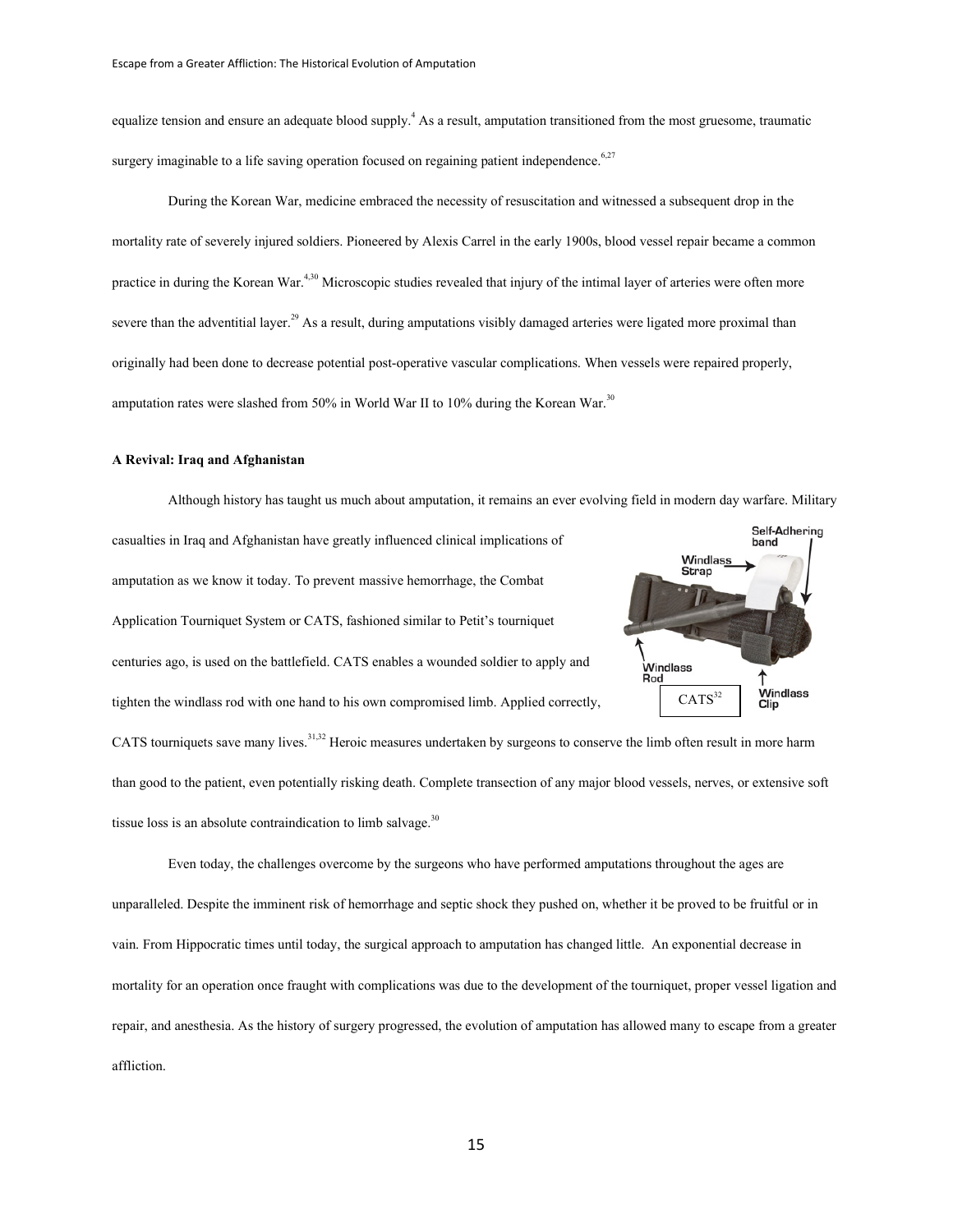## **Bibliography**

- 1. Spink M.S. & Lewis G.L. (1973). Albucasis on Surgery and Instruments. Wellcome: London.
- 2. Sachs, M., Jorg, B., Encke, A. (1999). Historical Evolution of Limb Amputation. *World J. Surg.* 23: 1088-1093.
- 3. Kirkup, J.(2007). A History of Limb Amputation. Springer-Verlag: London.
- 4. Ham, R., & Cotton, L. (1991). Limb Amputation: From Aetiology to Rehabilitation. Chapman and Hall: London.
- 5. Sanders, G.T. (1986). Lower Limb Amputations: A Guide to Rehabilitation. Davis Company: Salem.
- 6. Slocum, D.B. (1949). An Atlas of Amputations. The C.V. Mosby Company: St. Louis.
- 7. Padula, P.A. & Friedman, L.W. (1987) Acquired amputation and prosthesis before the sixteenth century. *Angiology* 38: 133-141.
- 8. Robinson, K.P. (1991). Historical Aspects of Amputation. *Annals of the Royal College of Surgeons of England* 73: 134-136.
- 9. Cantos, M. (2005). Pirates & Peg Legs: A Historical Look at Amputation and Prosthetics. *The Proceedings of the 14th Annual*

*History of Medicine Day.* 14: 28-40.

- 10. Appelboom, T. & Cule, J. (1995). Versalius. *Journal of the Internation Society for the History of Medicine* 1(2): 49-57.
- 11. Buquet-Marcon, C., Philippe, C., & Samzun, Anaick. (2007). The oldest amputation on a Neolithic human skeleton in France. *Nature Precedings*1-14.
- 12. Barnes, RW. & Cox, B. (2000). Amputations: An Illustrated Manual. Hanley and Belfus: Philadelphia.
- 13. Magee, R. (1998). Amputation through the ages: the oldest major surgical operation. *Austr. N.Z. Journal of Surgery* 68:675- 678.
- 14. Thurston, A.J. (2007) Paré and Prosthetics: The Early History of Artificial Limbs. *ANZ Journal of Surgery* 77:1114-1119.
- 15. Martin-Bates, A. (2008). Tying it all together. *Trauma* 10:103-108.
- 16. Papavramidou, N., Papavramidis, T., & Demetriou, T. (2010). Ancient Greek and Greco-Roman Methods in Modern Surgerical Treatment of Cancer. *Annals of Surgical Oncology* 17: 665-667.
- 17. Garrison, F.H. (1929). An Introduction to the History of Medicine, 4<sup>th</sup> Ed. Saunders: Philadelphia.
- 18. Meier, R.H. & Atkins, D.J. (2004). Functional Restoration of Adults and Children with Upper Extremity Amputation. Demos Medical Publishing: New York.